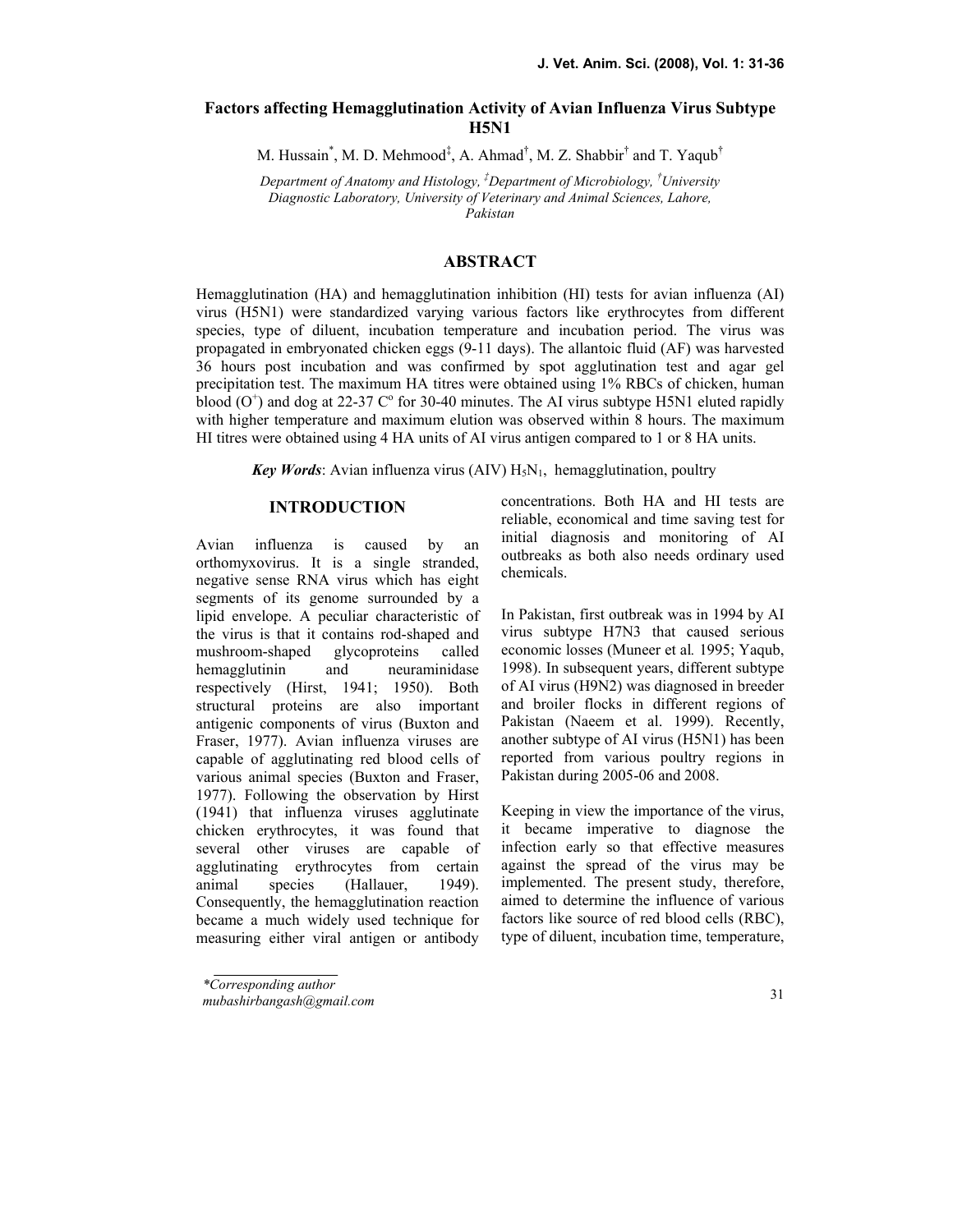elution time of AI virus (H5N1) in an attempt to standardize both serological tests under present prevailing conditions.

#### MATERIALS AD METHODS

#### Propagation of Antigen

The AI virus subtype H5N1 was obtained from the University Diagnostic Laboratory, University of Veterinary and Animal Sciences, Lahore, Pakistan that was isolated in an outbreak. The embryonated eggs  $(n =$ 30: 9-11 days old), Big Bird Hatchery, Lahore, were inoculated in chorio-allantoic sac with 0.1ml of viral suspension (Allan et al., 1978). Following 36 hours incubation, the allantoic fluid was aseptically harvested, tested for its hemagglutinating activity using spot agglutination test (Dinter et al., 1948), and was stored at  $-20^{\circ}$ C until further use. The AIV subtype was further confirmed by agar gel precipitation test (AGPT) as described earlier (Beard, 1978).

#### Standardization of Hemagglutination Test

**Diluents**: Different diluents like normal saline (NS), phosphate buffer saline (PBS) and hemagglutination-hemagglutination inhibition buffer (HA-HI buffer) were prepared with pH of 7.2 (Bhatti, 2002) and were sterilized by autoclaving. The HA test was carried out using these buffers as diluents for erythrocytes preparations and diluting the antigen

Erythrocytes: The blood from chicken, duck, pigeon, horse, dog, sheep, and human (blood group O<sup>+</sup>) each species was collected aseptically using ethylenediaminetetra acetic acid. The erythrocytes were washed thrice and working suspensions of 1% RBCs was prepared from the stock suspensions using the same diluents.

### Influence of Temperature

The influence of incubation temperature on HA activity was studied at four different temperatures (4  $^{\circ}$ C, 22  $^{\circ}$ C, 37  $^{\circ}$ C and 42  $^{\circ}$ C).

#### Influence of Incubation Period

The HA activity was determined at three different incubation time (20, 30 and 40 minutes).

### Determination of Elution Time

The elution time for AI virus was determined by after observing HA activity with tear drop method. The AIV were detached from the RBC surface and appeared as button.

## Standardization of Hemagglutination Inhibition Test

The test was performed as described by Rizvi (1993). The HA units were determined using chicken RBC. The 1, 4 and 8 HA units of the AI virus (H5N1) were used in the test. The influence of different HA units (1, 4 and 8) AI virus (H5N1) was studied in the second series of experiment after standardizing the HA test.

#### Statistical Analysis

The titers were expressed as geometric mean titers (GMT) of various treatments.

### RESULTS

#### Standardization of Hemagglutination Test

Effect of Source of RBCs on HA activity: Hemagglutination activity of AI virus was checked by using 1 % RBCs from different animal species and diluents like P.B.S, N.S, and HA-HI buffer keeping other factors like temperature and incubation time constant. The PBS (pH 7.2) was used for erythrocyte washing, diluting agent and suspension vehicle. The GMT HA titers were found to be 256,128, 128, 64, 32, 32, and 32 with RBCs of chicken, human, dog horse, duck, pigeon and sheep respectively.

*Effect of Diluent:* The HA titers obtained by incubating the virus with erythrocytes from different species suspended in different diluents (NS, PBS, HA-HI buffer) at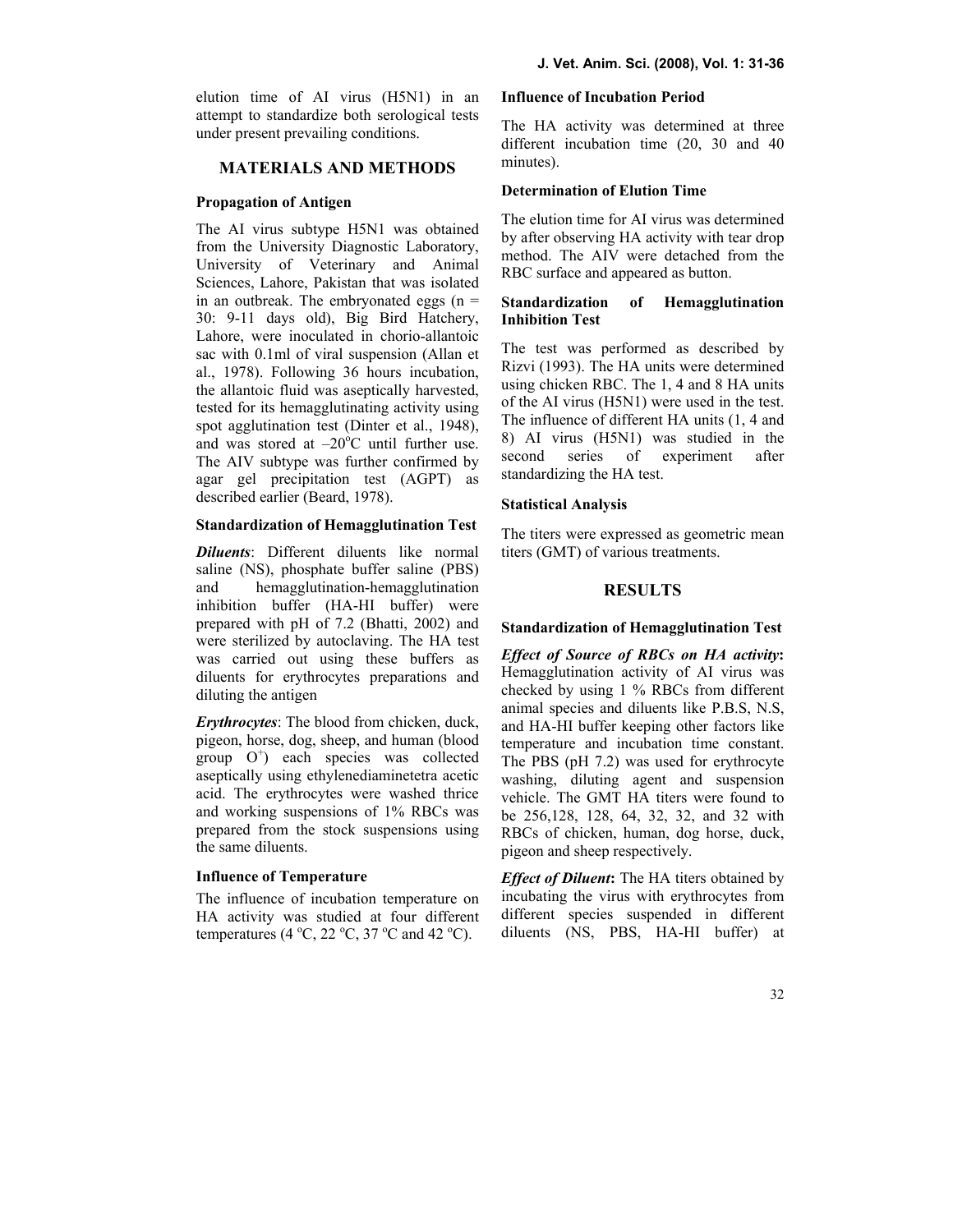different temperatures (4 $\degree$ C, 22 $\degree$ C, 37 $\degree$ C and 42  $^{\circ}$ C) for different time periods showed variations. The HA titers was higher using PBS as a diluent compared to other diluents (Table 1).

Table 1 Effect of different diluents on HA activity of avian influenza virus

|               |                  |         |     | Ω   |
|---------------|------------------|---------|-----|-----|
| Diluents      | Titer $(\log_2)$ |         |     |     |
|               | Range            | Average | GMT | Сh  |
| Phosphate     | $7-9$            | 85      | 362 | Dι  |
| buffer saline |                  |         |     | Piş |
| HA-HI buffer  | $7-9$            | 8.00    | 256 | Hc  |
| Normal saline | 7-8              | 7 22    | 147 | Dc  |
|               |                  |         |     |     |

Table 2 Effect of incubation temperature on  $\overline{\phantom{a}}$ HA activity of avian influenza virus

|             | Titer $(\log_2)$ |         |     |  |
|-------------|------------------|---------|-----|--|
| Temperature | Range            | Average | GMT |  |
|             |                  |         |     |  |
|             | $7-9$            | 8.53    | 362 |  |
| 22          | $7 - 10$         | 87      | 416 |  |
| 37          | $7-10$           | 8.6     | 388 |  |
|             | $2 - 7$          | 61      |     |  |

Effect of Incubation Temperature: As depicted from Table 2, the AI virus gave equally good titer when incubated at  $4^{\circ}$ C, 22  $\rm{^{\circ}C}$  or 37 $\rm{^{\circ}C}$ . However, the incubation of the virus at higher temperature registered lower HA titre compared to other incubation temperatures (Table 2).

**Effect of Incubation Period:** The HA titer of the virus, incubated at  $37^{\circ}$ C for 20, 30 and 40 minutes did not show any difference when RBCs from chicken, duck, pigeon are used. On the other hand, the RBCs from human, horse, dog and sheep required longer incubation period (40-60 minutes) showed higher HA titre (Table 3).

**Determination of Elution Time:** The results revealed that the virus was eluted rapidly with increase in temperature. The elution time in PBS was 6, 4, 4 and 2 hours at the temperature of 4, 22, 37 and 42  $^{\circ}$ C respectively.

Table 3 Effect of incubation period on HA activity of avian influenza virus from RBCs of different animals

|         | HA titer at different time |     |     |  |
|---------|----------------------------|-----|-----|--|
| Source  | intervals (minutes)        |     |     |  |
|         | 20                         | 30  | 40  |  |
| Chicken | 32                         | 128 | 128 |  |
| Duck    | 16                         | 32  | 32  |  |
| Pigeon  | 16                         | 32  | 32  |  |
| Horse   | 0                          | 32  | 64  |  |
| Dog     | 0                          | 16  | 64  |  |
| Human   | 16                         | 64  | 128 |  |
| Sheep   |                            |     | Ջ   |  |

# Standardization of Hemagglutination Inhibition test

The HI titers, containing 1 HA units of the viral antigens, ranged  $log_2 5$  to  $log_2 6$ , average being  $log<sub>2</sub> 5.5$  (GMT 48). At higher HA units (4), the HI titers, ranged between  $\log_2 7$  to  $\log_2 8$  with an average of  $\log_2 7$ (GMT 128). Whereas, at 8 HA units, the HI titers ranged between  $log_2 6$  to  $log_2 7$  with an average of  $log<sub>2</sub> 6.3$  (GMT 79).

### **DISCUSSION**

This study was conducted to standardize the hemagglutination technique using AIV H5N1 as a model for HA activity. Various factors like source of erythrocytes, type of diluent, incubation temperature and incubation period were evaluated with their potential effects on HA activity. The virus agglutinated RBCs Hemagglutinin of AI virus mediates the attachment in the specific sialic acid receptors on the surface of erythrocytes resulting in agglutination (Pinto et al., 1994; Barbosa et al., 1997). These hemagglutinins have been found in the cell surface of erythrocyes of different species like of human, chicken, pigeon, duck, horse, dog and sheep. The agglutination of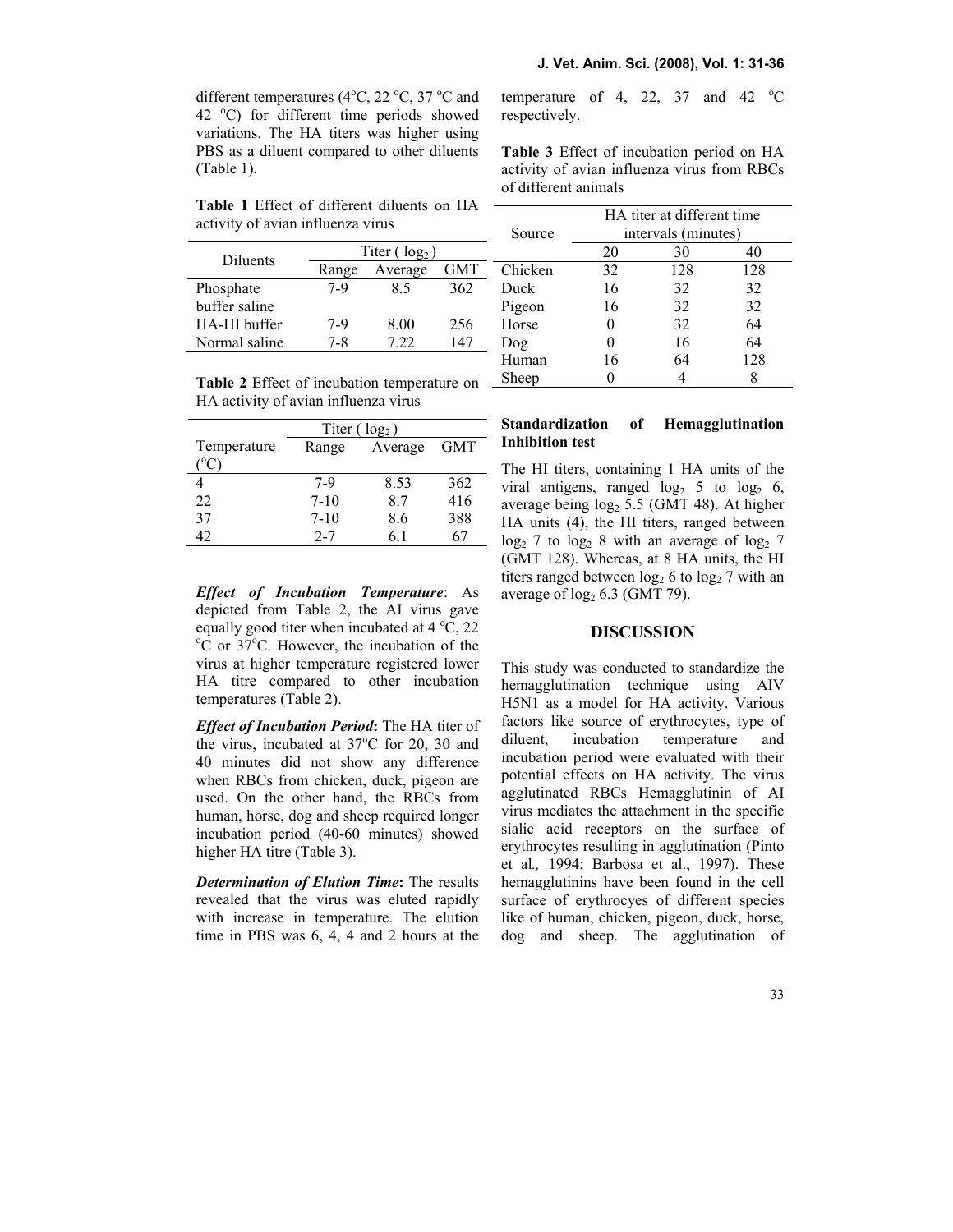erythrocytes depends on the nature of receptors (Barbosa et al., 1997; Suda et al., 2007). From the presesant satudy, it has been shown that type of diluent affected the HA activity of the virus. The higher HA titre was obtained with PBS over other diluents. The PBS seemed to have an edge over the HA-HI buffer as it is commercially cheaper, easy to prepare. Various workers like also used PBS in their studies and reported similar findings (Brugh et al., 1978; Balla, 1986; Bhatti, 2002).

A comparison of average titers obtained with four incubation temperatures  $4^{\circ}C$ ,  $22^{\circ}C$ ,  $37^{\circ}$ C and  $42^{\circ}$ C) used in the present study showed all the temperatures except  $42^{\circ}$ C had any pronounced effect on the HA titers of AV virus. It was found that incubating temperature of 42°C resulted in lower HA titer. Similar findings were observed by Expand and Expand (2002) who reported that the HA protein is largely in the monomeric form at  $25^{\circ}$ C, and there is little change with temperature. There is a weakening of the quaternary structure of HA at acidic pH prior to heating. At the temperature at which the virus exhibits an increased fusogenicity at neutral pH, there is a loss of secondary structure and a beginning of a destabilization of the trimeric form of HA resulting in low HA activity at higher temperature.

The HA titer of AI virus obtained by keeping the plates at  $37^{\circ}$ C for 20 minutes, 30 minutes and 40 minutes did not show any significant difference when RBCs from chicken, duck, pigeon were used. Whereas the RBCs from Human, horse, dog and sheep required longer incubation period showing maximum HA titer (Table 3). This difference may be due to differences between RBCs of avian and mammalian origin. The results are in agreement with the findings of Hirst (1941); Brugh et al. (1978); Suda et al. (2007).

In the present study, the elution of the virus took much longer time if were incubated at

4 <sup>o</sup>C, but the viruses eluted rapidly with increase in the incubation temperature. Workers like Giannecchini et al. (2006) performed elution experiments on turkey influenza viruses at 4 °C, a temperature at which NA activity is blocked, observed that none of the viruses were able to elute, even after an overnight incubation. Conversely, when the experiments were performed at 37 °C in the presence of receptor-destroying enzyme, all viruses were started eluting from 30 minutes incubation to 8 hours. Similar findings were also recorded by Hirst (1950); Fenner et al. (1987); Ezeibie and Ndip (2005).

The HI titers obtained with 4 HA units were higher than those obtained with 1 or 8 HA units of AI virus antigen. A two-fold increase of HA units resulted in reduction in HI titer. The serum titers were haund to be influenced by the concentration of antigen (Tooth and Juhasz, 1978; Balla, 1986). Nauta (2005), Chang et al. (2006) and Meijer et al. (2006) also used 4 HA in their studies and their findings also support findings of present work.

## **REFERENCES**

- Allan,W. H., J. E. Lancaster, and B. Toth, 1978. Newcastle disease vaccines, their production and use. In: FAO Animal Production and Health Series. pp: 57-62.
- Balla, L. 1986. Use of standardized hemagglutination inhibition test for monitoring immunity to newcastle disease I. Experiment to standardize the HI test II. Magyar Allatorvosok Lapja, 41: 98-109.
- Barbosa, A. T. C., M. O. Luiz, N. P. Gusmão, and J. N. S. S. Couceiro. 1997. Analysis of viral and cellular parameters which affect the fusion process of influenza viruses. Brazilian Journal of Medical and Biological Research, 30: 1415-1420.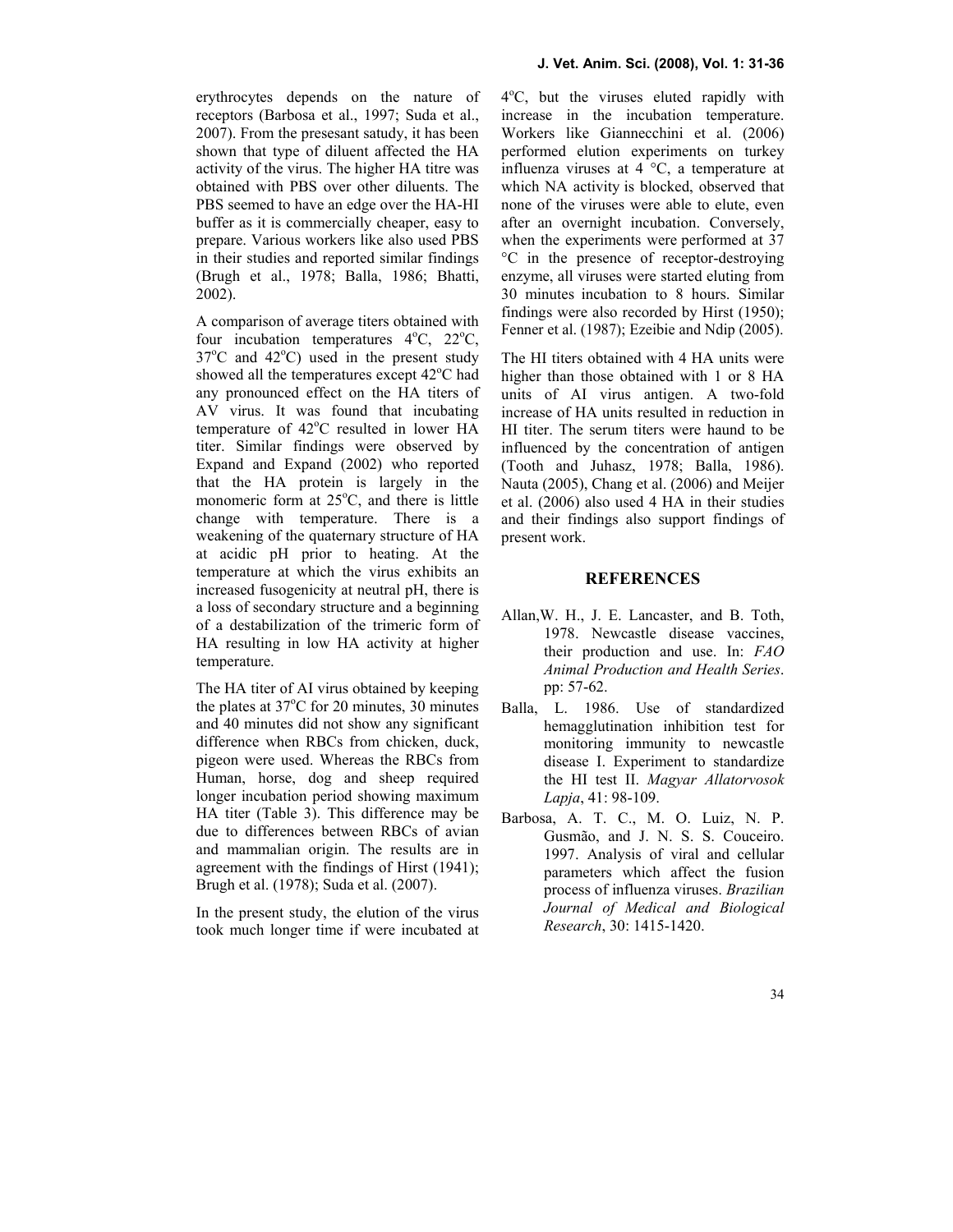- Beard, C. W. 1978. Avian influenza antibody detection by immunodiffusion. Bulletin WHO, 42: 799-806.
- Bhatti, A. R. 2002. Factors Affecting Activity of Hemagglutination of Avian Influenza (H9 type) Virus. MSc (Hons) Thesis. College of Veterinary Sciences, Lahore, Pakistan.
- Brugh, M. J., C. W. Beard and W. J. Wilkes. 1978. The influence of test conditions on newcastle disease hemaglutination inhibition titers. Avian Diseases, 22: 320-328.
- Buxton, A. and G. Fraser. 1977. In: Animal Miicrobiology. Blackwell Scientific Publications. pp: 497-498.
- Chang, W. L., A. S. Dennis, and L. S. David. 2006. Reference antisera against 15 hemagglutinin subtypes of influenza virus by DNA vaccination of chicken. Clinical and Vaccine Immunology, 13: 395-402.
- Dinter, Z., K. Bakos, and M. Angermaiv. 1948. Hemagglutination test in atypical newcastle disease. Berliner und Münchener tierärztliche Wochenschrift, 3: 32-33.
- Ezeibe [M. C. an](http://www.ncbi.nlm.nih.gov/entrez/query.fcgi?db=pubmed&cmd=Search&itool=pubmed_AbstractPlus&term=%22Ndip+ET%22%5BAuthor%5D)d E. T. Ndip. 2005. Red blood cell elusion time of strains of newcast[le disease vi](javascript:AL_get(this, )rus. Journal of Veterinary Sciences, 6: 287-288.
- Expand, R. M. and R. F. Expand. 2002. Thermal denaturation of Influenza virus and its relationship to membrane fusion. Journal of B[iochemistry](http://www.ncbi.nlm.nih.gov/sites/entrez?Db=pubmed&Cmd=Search&Term=%22Pinto%20AM%22%5BAuthor%5D&itool=EntrezSystem2.PEntrez.Pubmed.Pubmed_ResultsPanel.Pubmed_RVAbstractPlus), 1: 841-848.
- Fenner. F., P. A. Bachmann, E. J. P. Gibbs, F. A. Murphy, M. J. Studdtert, and D. O. White. 1987. In: Veterinary virology. Academic Press. Inc. USA. pp 50-51.
- [G](http://www.ncbi.nlm.nih.gov/entrez/query.fcgi?db=pubmed&cmd=Search&itool=pubmed_AbstractPlus&term=%22Giannecchini+S%22%5BAuthor%5D)iannecc[hini, S., L.](http://www.ncbi.nlm.nih.gov/entrez/query.fcgi?db=pubmed&cmd=Search&itool=pubmed_AbstractPlus&term=%22Campitelli+L%22%5BAuthor%5D) Campitelli, L. [Calzoletti, M](http://www.ncbi.nlm.nih.gov/entrez/query.fcgi?db=pubmed&cmd=Search&itool=pubmed_AbstractPlus&term=%22De+Marco+MA%22%5BAuthor%5D). [A. De](http://www.ncbi.nlm.nih.gov/entrez/query.fcgi?db=pubmed&cmd=Search&itool=pubmed_AbstractPlus&term=%22Azzi+A%22%5BAuthor%5D) Marco, A. Azzi, and I. Donatelli. 2006. Comparison of in vitro replication features of  $H_7N_3$ influenza viruses from wild ducks and

turkeys: potential implications for interspe[cies transmiss](javascript:AL_get(this, )ion. Journal of General Virology, 87: 171-175.

- Hallauer, C. 1949. Agglutination von hammelerythrocyten durch murine poliomyelitis virusstãmme. Proceeding of  $4<sup>th</sup>$  International Congress of Microbiology, July, 1947, Copenhagen. pp: 255-257.
- Hirst, G. K. 1941. The agglutination of red cells by allontoic fluid of chick embryos infected with influenza virus. Science, 94: 22-23.
- Hirst, G. K. 1950. Receptor destruction by virus of the munps NDV influenza group. Journal of Experimental Medicine, 91: 161-175.
- Meijer, A., B. A. V. D. Kamp, E. H. M. Esther, and W. Berry. 2006. Measurement of antibodies to avian influenza virus A  $(H_7N_7)$  in humans by hemagglu-tination inhibition test. Journal of Virological Methods, 132: 113-120.
- Muneer, M. A., K. Muhammad , and Y. Tahir. 1995. Pathways to control avian influenza in Pakistan. In: Agro Veterinary News. pp: 2-3.
- Naeem, K., A. Ullah, R. J. Manvell, and D. J. Alexander. 1999. Influenza A subtype  $H_9N_2$  in poultry in Pakistan. Veterinary Record, 145: 560-564.
- Nauta, J. J. 2005. Eliminating bias in the estimation of the geometric mean of HI titres. Biologicals, 35: 149-51.
- Pi[nto, A. M](http://www.ncbi.nlm.nih.gov/sites/entrez?Db=pubmed&Cmd=Search&Term=%22Cabral%20MC%22%5BAuthor%5D&itool=EntrezSystem2.PEntrez.Pubmed.Pubmed_ResultsPanel.Pubmed_RVAbstractPlus)., [M. C. Cabral](http://www.ncbi.nlm.nih.gov/sites/entrez?Db=pubmed&Cmd=Search&Term=%22Couceiro%20JN%22%5BAuthor%5D&itool=EntrezSystem2.PEntrez.Pubmed.Pubmed_ResultsPanel.Pubmed_RVAbstractPlus), J. N. Couceiro. 1994. Hemagglutinating and sialidase activities of subpopulations of [infl](javascript:AL_get(this, )uenza A viruses. Brazilian Journal of Medical and Biological Research, 27: 1141-1147.
- Rizvi, M. 1993. Factors Affecting Hemagglutination Activity of Newcastle Disease Virus. MSc (Hons) Thesis. College of Veterinary Sciences, Lahore, Pakistan.